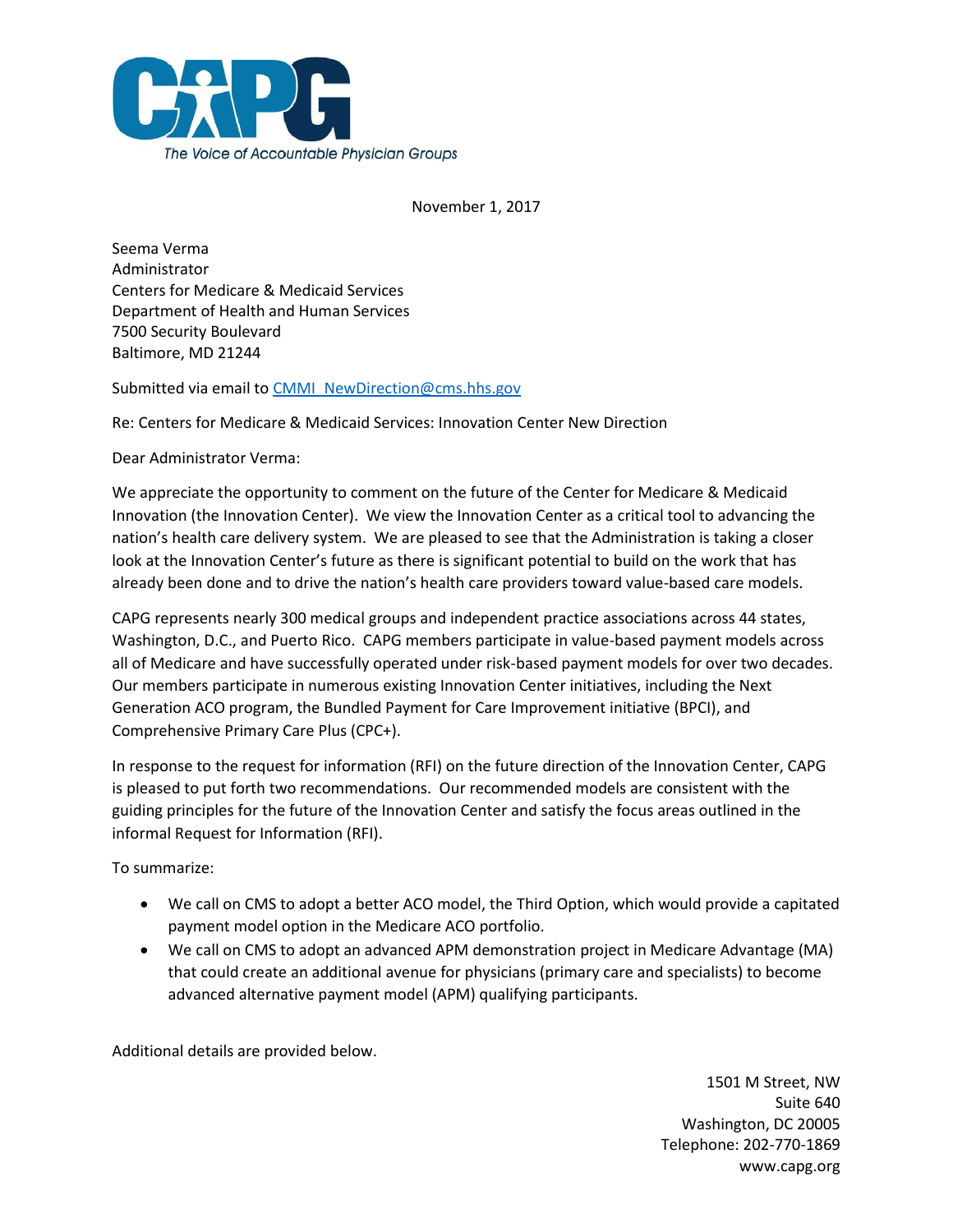## **I. Context for our Recommendations**

For years, the nation's physicians and physician groups have engaged in experimentation with various levels of risk-bearing in traditional Medicare, including bundled payments, the Primary Care Medical Home, and Accountable Care Organizations. While these experiments have yielded quality improvement and modest cost savings, physician stakeholders, including CAPG, have routinely called on CMS and HHS to articulate the destination of delivery system reforms.

To CAPG and our members, the ultimate destination is clear: capitated payments to physician organizations, paired with robust pay-for-performance elements, and an engaged patient population. The success of this model is well-documented across the country with other payers.

For example, a recent study by the Integrated Healthcare Association (IHA) examined the health care quality and cost across the state of California. The study finds strong evidence that models like the two we propose, yield higher quality care and lower costs. Relevant findings include:

- Commercial HMO products generally outperform commercial PPO products on both clinical quality measures and risk-adjusted cost. Commercial HMOs, which typically rely on integrated networks, outperformed PPO products on five of six clinical quality measures while consistently providing less costly care, on average \$4,245 per enrollee per year for commercial HMO versus \$4,455 for commercial PPO (a difference of \$210 per enrollee annually).<sup>1</sup>
- HMO product utilization of integrated care delivery networks, with more robust care coordination processes and capitated payment models is a leading explanation for the higher performance of HMO over PPO.<sup>2</sup>
- In California, where much of MA is provided in capitated arrangements with physician organizations, statewide averages for emergency department visits, all-cause readmissions, and inpatient bed days are all between 50 percent and 75 percent higher in fee-for-service than they are for Medicare Advantage (567 vs. 373 emergency department visits per thousand-member years; 18.4 percent vs. 11.2 percent readmissions; and 1,363 vs. 789 bed days per thousand member years). $3$

A recent study in the *American Journal of Managed Care* compared two physician organizations – one paid fee-for-service and one capitated – in MA. The capitated group had higher quality on several metrics (discussed below) but the authors also concluded that the capitated group created savings not

l <sup>1</sup> Integrated Healthcare Association, Benchmarking California Health Care Quality and Cost Performance (2016), available a[t http://www.iha.org/sites/default/files/resources/issue-brief-cost-atlas-2016.pdf.](http://www.iha.org/sites/default/files/resources/issue-brief-cost-atlas-2016.pdf)

<sup>&</sup>lt;sup>2</sup> Integrated Healthcare Association, Benchmarking California Health Care Quality and Cost Performance (2016), available a[t http://www.iha.org/sites/default/files/resources/issue-brief-cost-atlas-2016.pdf.](http://www.iha.org/sites/default/files/resources/issue-brief-cost-atlas-2016.pdf)

<sup>&</sup>lt;sup>3</sup> Integrated Healthcare Association, Benchmarking California Health Care Quality and Cost Performance (2016), available a[t http://www.iha.org/sites/default/files/resources/issue-brief-cost-atlas-2016.pdf.](http://www.iha.org/sites/default/files/resources/issue-brief-cost-atlas-2016.pdf)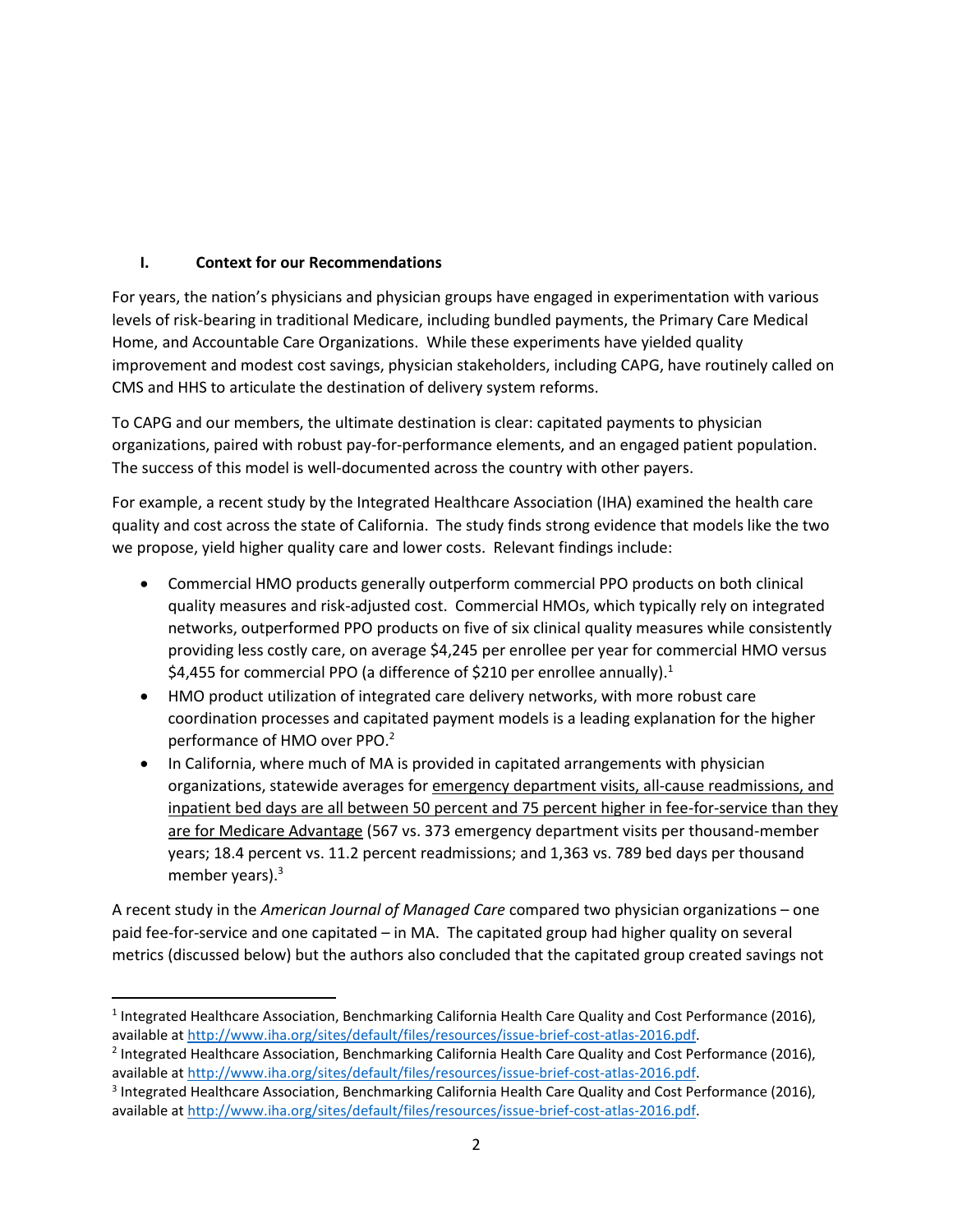observed in the fee-for-service (FFS) group. Specifically, the capitated group reduced emergency department visits per 1,000 members. In this specific case, 154 fewer ED visits per 1,000 members yielded \$100,915 in estimated savings, and 143 fewer inpatient admissions per 1,000 members saved  $$1,756,869.^4$ 

However, perhaps even more importantly, the advanced APM group had a six percent better survival rate and a 32.8 percent lower risk of dying as compared to the FFS group.<sup>5</sup> The capitated group reduced emergency department visits and inpatient hospital admissions by 11.2% and 11.9% respectively.<sup>6</sup> The reduction in ED visits results in savings of \$100,915 and the reduction in inpatient admissions saved \$1,756,869.<sup>7</sup>

The two models described below have the potential to spread these types of results across the country. In addition, these capitated delivery models provide systematic improvements necessary to care for the population of the future – a population that is living longer with multiple chronic conditions.

# **II. The Innovation Center should test the Third Option – an advanced and improved accountable care model that features capitated payment to physician organizations.**

Based on our members' vast experience with Medicare ACOs and risk contracts outside of traditional Medicare, our Board members developed an improved ACO model, the Third Option. In brief, the Third Option seeks to address the flaws of existing ACO models built on FFS platforms. Our member companies came together to analyze existing ACO constructs and to recommend improvements to bring these models closer to successful risk contracts used in commercial arrangements. The resulting Third Option design is described in detail below.

# *a. Formation of clinically integrated organizations*

Under our proposed Third Option, CMS would contract directly with clinically integrated organizations (CIOs). CIOs may be existing physician organizations or newly formed entities.

The CIO would be explicitly physician group centric. However, other providers could take ownership stakes, or could accept a measure of risk and accountability through affiliation agreements. This could include a broad spectrum of health care providers, including physicians, hospitals, nursing homes, home health organizations, and other entities wishing to be accountable for the delivery of care to a defined patient population across the continuum of care. The CIOs would feature team-based care, led by primary care physicians and supported by other providers operating at the top of their licenses (e.g., nurse practitioners, physicians' assistants, pharmacists, social workers).

To participate in this model, CIOs would have to meet certain requirements, similar to those required for existing Medicare ACO participants:

l <sup>4</sup> Mandal, et al. Value-Based Contracting Innovated Medicare Advantage Healthcare Delivery and Improved Survival, *American Journal of Managed Care* (2017).

<sup>5</sup> Mandal, et al., *Value-Based Contracting Innovated Medicare advantage Healthcare Delivery and Improved Survival*, Am. J. Manag. Care 2017:23(2).

<sup>6</sup> *Id.*

<sup>7</sup> *Id.*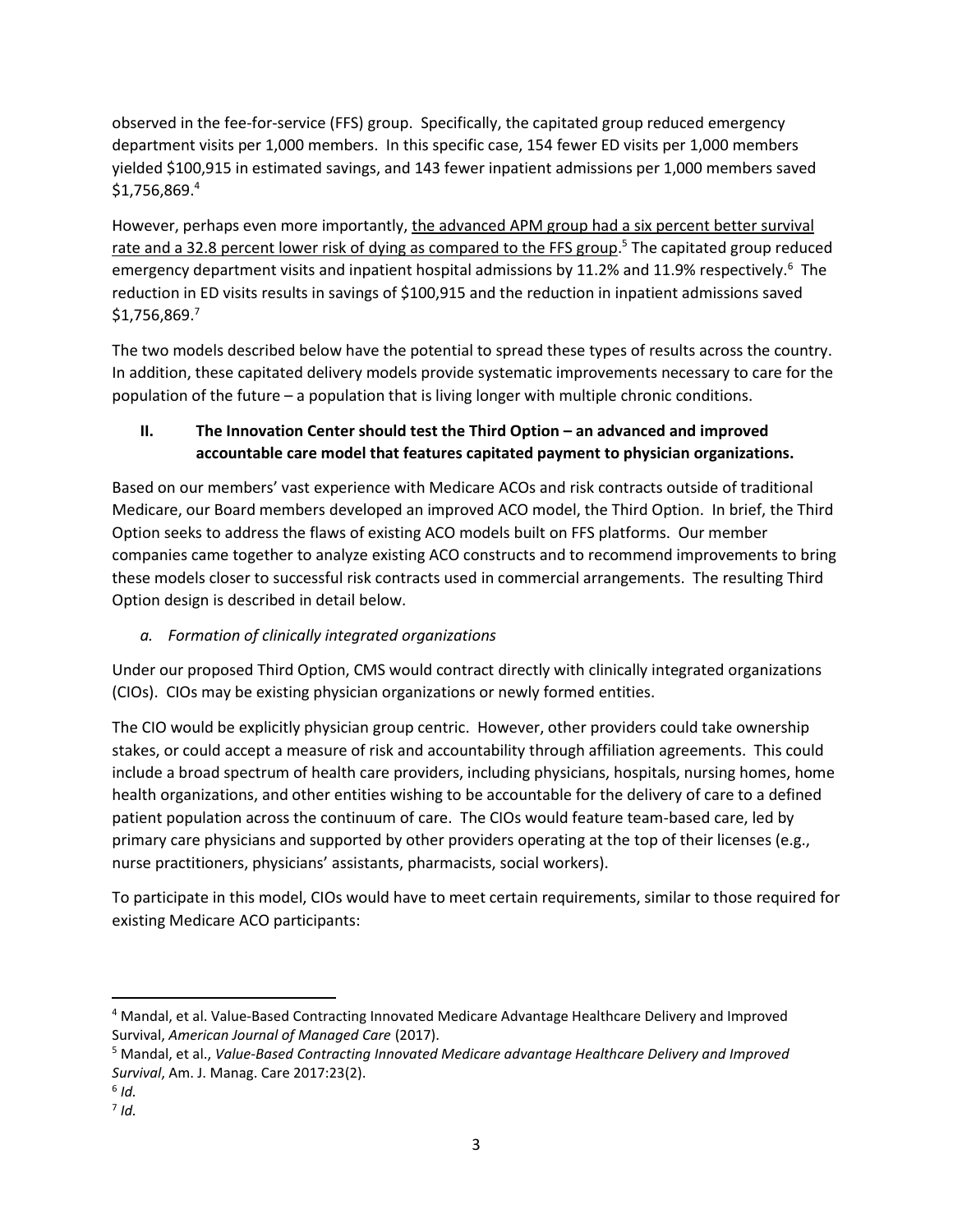- A formal legal structure that allows the organization to receive capitated payment and pay contracted or employed providers;
- Primary care professionals sufficient to care for the defined population;
- A minimum of 10,000 participating beneficiaries;
- Systems in place to identify and provide care for high risk and complex patients;
- The ability to stratify the population (identifying patients with multiple complex chronic conditions and to tailor care management programs to the patient population);
- Demonstrated experience in quality performance programs.
- *b. Active beneficiary enrollment*

The Third Option would build on the attribution model currently used in Medicare ACO programs. For the first two years of the CIO's participation in the model, CMS would use the prospective attribution methodology currently used in the Next Gen program combined with an enrollment option that would allow beneficiaries to voluntarily enroll in the CIO. After the first two years, the CIO would migrate to an enrollment-only model, with the ultimate goal being full transition to enrollment. Beneficiaries who enroll would commit to receiving services in the CIO for one year. Experience has taught us that active, intentional enrollment by an engaged and informed beneficiary is vastly superior to passive attribution models used in traditional Medicare ACOs.

To facilitate beneficiary election of a CIO, quality and service information would be made available to the beneficiary. CIO-level information would be developed by stakeholders, including physicians, approved by CMS, and then disseminated by both CMS and the CIO to allow consumers to make fully informed choices about their care. Beneficiaries would be empowered with information regarding the quality, cost, and scope of services available under each of FFS, MA, and the CIO, including additional care management programs or benefits.

*c. Benefits*

The Third Option would cover the standard Medicare Part A and Part B benefits.<sup>8</sup> CIOs would have the option to work with a Medicare drug plan to offer Part D benefits, but CIOs would not be required to offer pharmacy benefits. If the CIO did not offer Part D benefits, such benefits would continue to exist alongside the Third Option.

*d. Premium*

 $\overline{a}$ 

In the Third Option, the Part B premium would be reduced for beneficiaries that select the Third Option for a year and actively select a primary care physician within the CIO. The percentage to be waived is to be determined with the aim of providing sufficient incentive for beneficiaries to select the CIO and providing sufficient funding for the program. This partial waiver of premium, coupled with the provisions relating to Medicare supplemental insurance below, should make the Third Option attractive to many seniors.

<sup>&</sup>lt;sup>8</sup> A variation, or track, within the Third Option could also include a capitated payment for professional services only (Part B). This is a common arrangement used in the marketplace today and could serve as a pathway to engage additional physician groups and organizations in value-based care.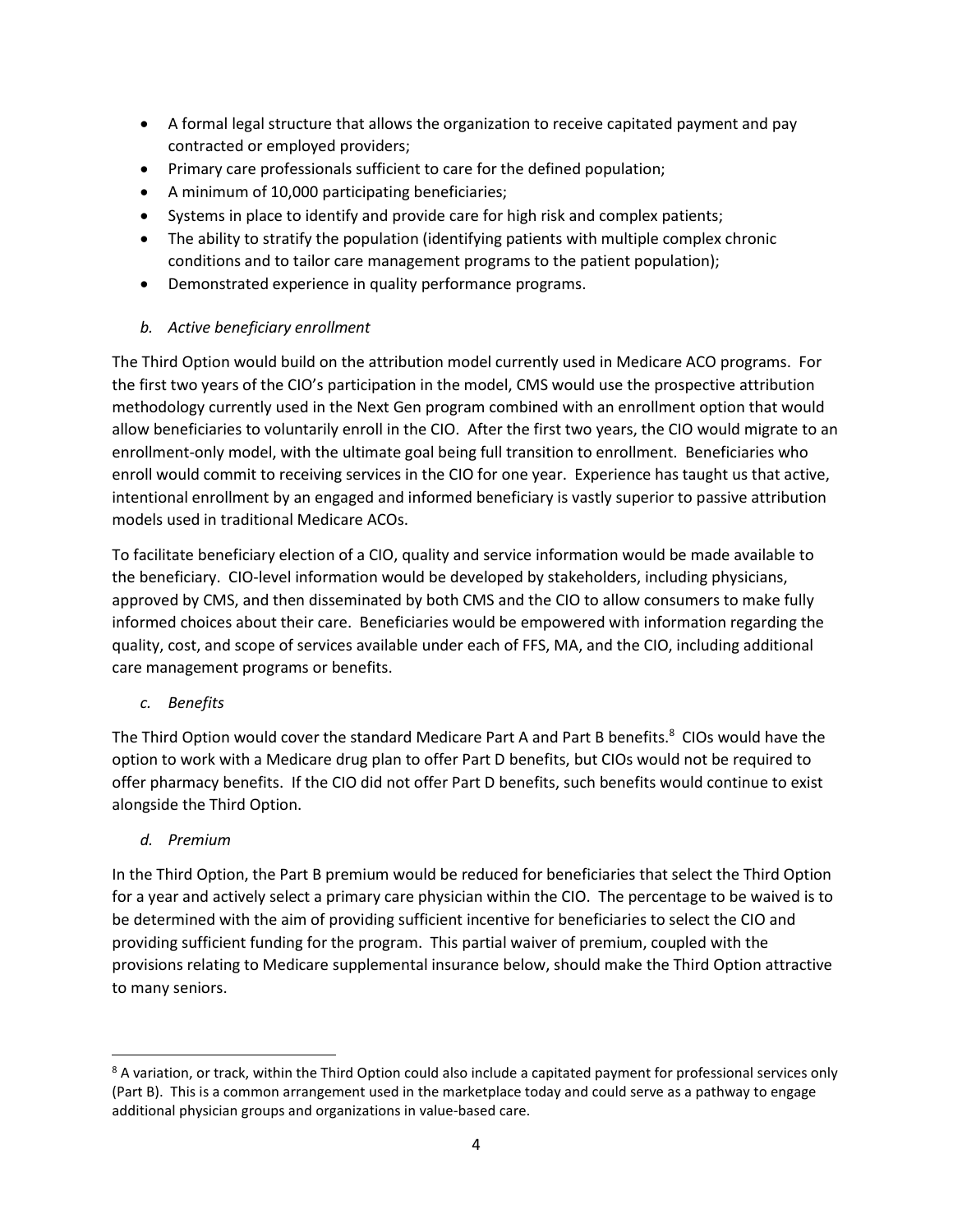### *e. Beneficiary engagement*

As with traditional Medicare, beneficiaries would be free to access services from any Medicare contracted physician. However, to incentivize beneficiaries to access in-network care as directed by their chosen primary care physician, services rendered by out of network providers would be subject to higher out of pocket costs. Prior authorization for certain high cost services would be required. The higher cost-sharing for use of services outside the CIO is designed to achieve the twin goals of allowing freedom of choice but incentivizing the efficiencies and higher quality that can be obtained by consistently accessing a highly organized, financially aligned, and electronically connected network of team-based providers. To encourage beneficiaries to seek high value care, including preventive services, beneficiaries would not need to pay a deductible and would have no copayments for preventive services. To provide beneficiaries with additional incentives to access in-network services, Medicare supplemental policies sold to CIO beneficiaries would be required to provide coverage for in-network services only. Beneficiaries would remain free to access services out of network, but would do so without the benefit of supplemental insurance coverage. This would likely necessitate the creation of an ACO-specific supplemental offering.

## *f. Payment to CIOs*

CMS should establish capitation rates for CIOs in the same way it sets those rates for MA plans. The payment should be actuarially sound and use accurate risk adjustment. One capitated payment would cover the entire population of the CIO.

As with MA capitation rates, the capitated amount would be updated each year. The capitation amount would be published in advance to allow CIOs to decide whether to continue participation and to permit an orderly transfer for beneficiaries to other options if the CIO found that the proposed capitation was inadequate.

CMS would pre-pay this amount to the CIO each month in lieu of Medicare Part A and Part B FFS payments for those beneficiaries, thus creating the alignment and incentives to produce lower cost trend and higher quality than experienced in the past. The CIO would be responsible for the payment for all professional and hospital services, whether provided in-network or out-of-network.

The CIO will be free to use its capitated payments to invest in providing care to treat social determinants of health. CIOs will present plans to CMS as to what specific services the CIO proposes to offer. Patients will benefit from these enhanced benefits and the attention to their total health needs.

The Third Option guarantees savings to Medicare. The payment level for the capitated rate would be set at a rate of 98 percent of what FFS spending would have been for the population. Unlike a shared savings model, savings to the federal government are guaranteed.

## *g. Administration and Operations*

Rather than building expensive health plan infrastructure and capacity, CMS would, at its expense, contract with one or more Affiliated Service Organizations (ASOs) to administer the eligibility and enrollment process, make capitated payments, receive encounter data from the CIOs, operate the quality and incentive bonus program, and conduct all other functions necessary to operate the Third Option. In particular, the ASO will be necessary to handle the complexities associated with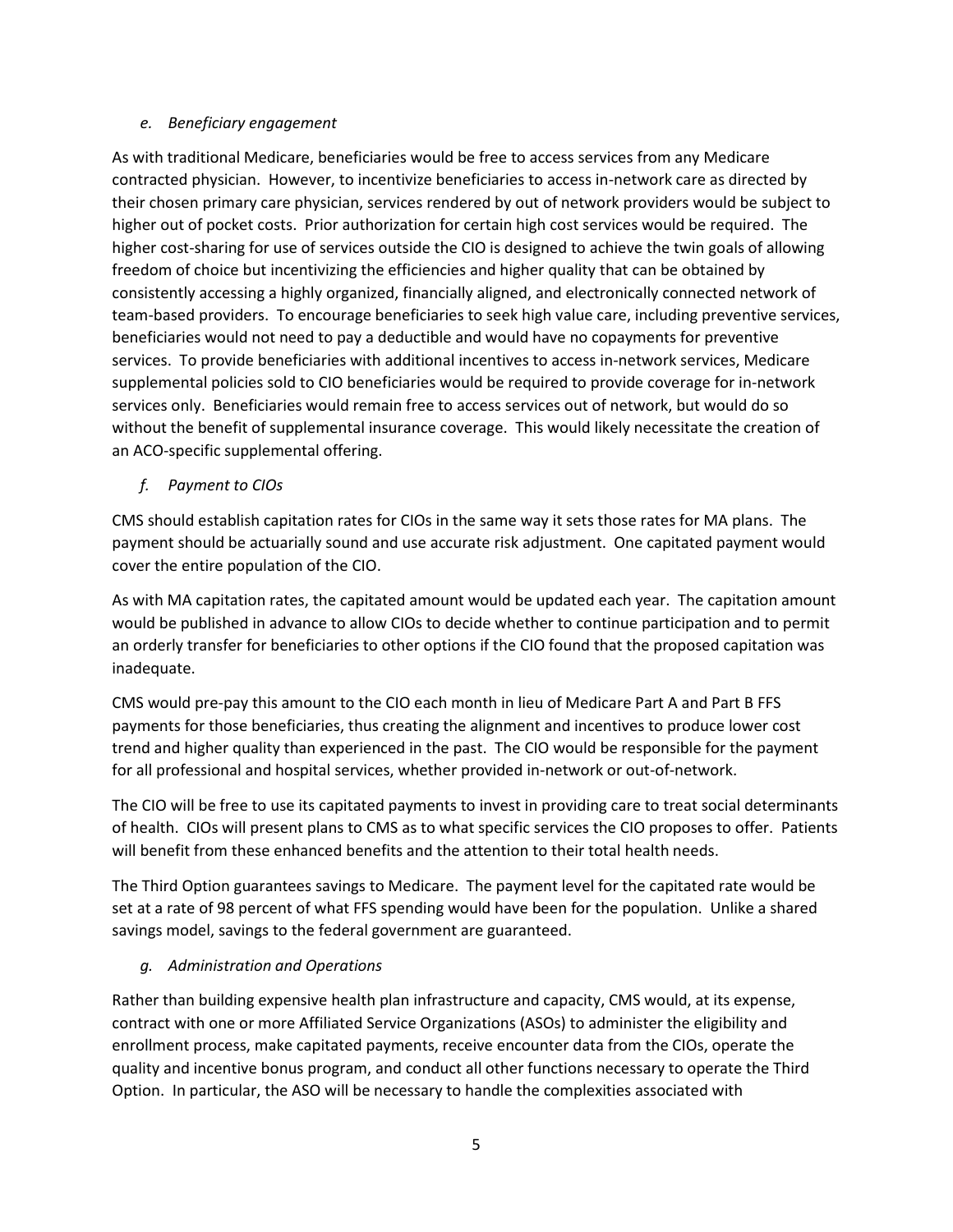administering differential cost sharing for the out-of-network benefit. CMS may elect to contract with one or more national insurance carriers with the existing infrastructure and systems necessary to rapidly implement this program. The expectation is that the use of national health plans in this ASO, non-risk bearing capacity will result in lower cost for these services than currently experienced within MA. The ASO model will mimic the use of an ASO by self-insured employers in the commercial context.

## *h. Quality and efficiency measurement*

The Third Option would use two layers of quality and efficiency reporting and performance evaluation. One would be an external, MA Stars rating or ACO-like quality reporting system. These measures would be publicly reported, would assess quality, efficiency, and patient satisfaction at the organization level, and would be used to make comparisons with MA and FFS Medicare. Quality measures would be developed, tested, and rolled out consistent with accepted practices. These measures would apply and be reported at the CIO level (not the individual provider level).

In addition, to ensure that CIOs have a strong business case for the delivery of high quality care, CIOs would be required to maintain a pay-for-excellence program to incent their downstream providers to deliver high quality care. The compensation payable to providers under these programs would be paid by the CIO from the capitation rates (CMS would not make a separate payment to the CIO's individual providers). Under this program, incentive compensation of as much as 15 percent of total provider compensation will be tied to high performance on quality measures, a model which has been demonstrated to successfully drive provider behavior.

CMS would develop quality floors for CIO participants. If the organization's performance fell below the floors, the organization would no longer be able to participate as a CIO. In the years following the MACRA advanced APM bonus years, CIOs should be eligible for an incentive program like the MA Five Star incentive program, where high performers are eligible for additional payments.

## *i. Additional Considerations*

Additional considerations for CMS are similar to those in the current ACO program and Medicare Advantage, and include: Stark and anti-kickback waivers; compliance with state insurance law; and marketing requirements related to enrollment.

## *j. Conclusion*

The time for the next iteration of the ACO program has come. Physician organizations have long called on CMS to articulate the destination for delivery system reform. The Third Option offers that destination and will be an attractive APM option for many sophisticated, risk-bearing organizations across the country. In addition, we note that there is bipartisan support for this concept in Congress.

- **III. The Innovation Center should adopt an advanced APM demonstration project in Medicare Advantage that could create an additional avenue for physicians (primary care and specialists) to qualify as advanced alternative payment model qualifying participants.**
	- *a. Background: the urgent need for additional advanced APMs*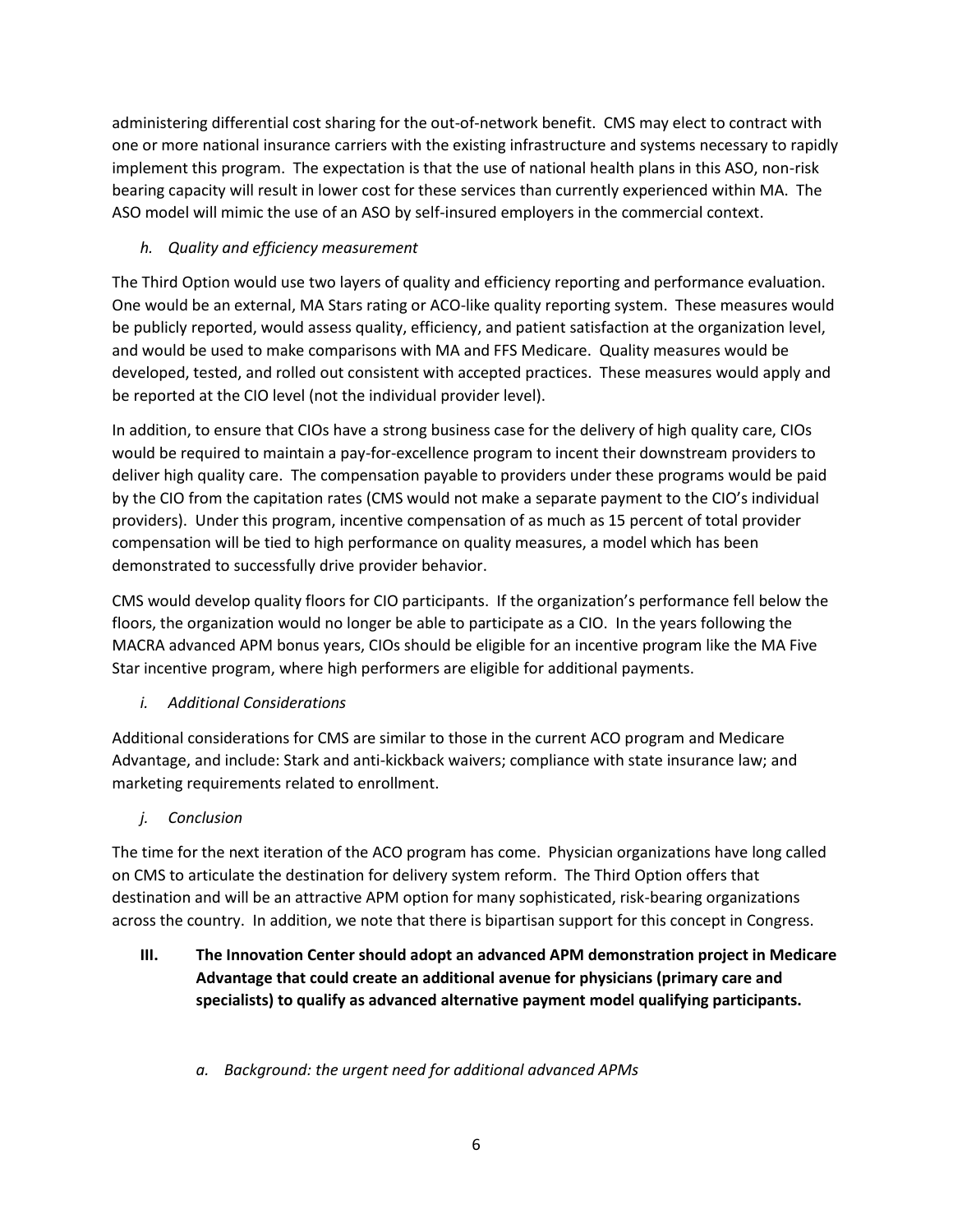Under MACRA, certain qualifying models can become eligible for advanced APM status. The statute defines bonus-eligible advanced APMs to Innovation Center demonstration projects, MSSP, ACOs, and demonstrations required by federal law. In addition, advanced APMs must participate in a quality program comparable to MIPS; use certified electronic health records technology (CEHRT); and bear more than nominal financial risk or be a qualifying medical home.

To qualify for the five percent advanced APM bonus, APMs must have a certain threshold of their Part B revenue or patients in the advanced APM. For the first two years of MACRA implementation, that threshold has been spelled out to in include 25 percent of Part B payments or 20 percent of Part B patients. In later years, the Medicare Part B threshold increases to 50 percent and then 75 percent.<sup>9</sup>

Under current regulations and sub-regulatory guidance, only a handful of models qualify as advanced APMs. The majority of these models are Innovation Center demonstrations. The existing models, all built upon Part B, show promise, but have thus far exhibited mixed results and modest success. Currently, no MA arrangements count as advanced APMs and MA risk does not count toward an organization's Medicare risk threshold.

In its proposed rule earlier this year, CMS proposed excluding roughly 64 percent of clinicians from MIPS. These are mostly small groups and rural providers. This means, that many CAPG member companies and other large physician organizations will remain in MIPS, competing against each other. In addition, because of the budget neutrality provisions in MIPS, CMS itself indicates that the bonus pool will be limited – many clinicians will be either excluded or able to pass the low MIPS threshold for the 2017 performance year, and proposed for the 2018 performance year. Taken together with MACRA's zero percent update to the physician fee schedule in later years, this is a powerful incentive for groups to move from MIPS to the advanced alternative payment model track.

However, the limited number of models in Part B do not offer sufficiently attractive or numerous options for physician groups who want to get out of MIPS and into advanced APMs. CMS clearly needs to swiftly adopt new advanced alternative payment models to remedy this problem.

We believe that the fastest and most equitable way to do this is to create an advanced APM demonstration project for physician organizations participating in risk contracts in MA.

## *b. CMS has clear legal authority to create an MA APM demonstration project.*

CMS has the legal authority to use Section 1115A of the Social Security Act to test new models with the potential to lower costs and maintain or improve quality of care offered to patients.<sup>10</sup> CMS should use this legal authority to design a demonstration project to compare the cost and quality of care delivered in risk contracts between MA plans and physician organizations to the cost and quality of care delivered in traditional Medicare.

<sup>9</sup> Beginning with the 2021 payment year, advanced APMs may count "all payer" revenue in addition to 25 percent of their Medicare Part B revenue to reach the thresholds to qualify as an advanced APM. We note that in all years of the MACRA APM bonus, CMS has proposed to require participation in Medicare Part B payment models. <sup>10</sup> Memorandum from Akin Gump to CAPG re: CMS has legal authority to make incentive payments to participants

in Medicare Advantage alternative payment models (April 7, 2017).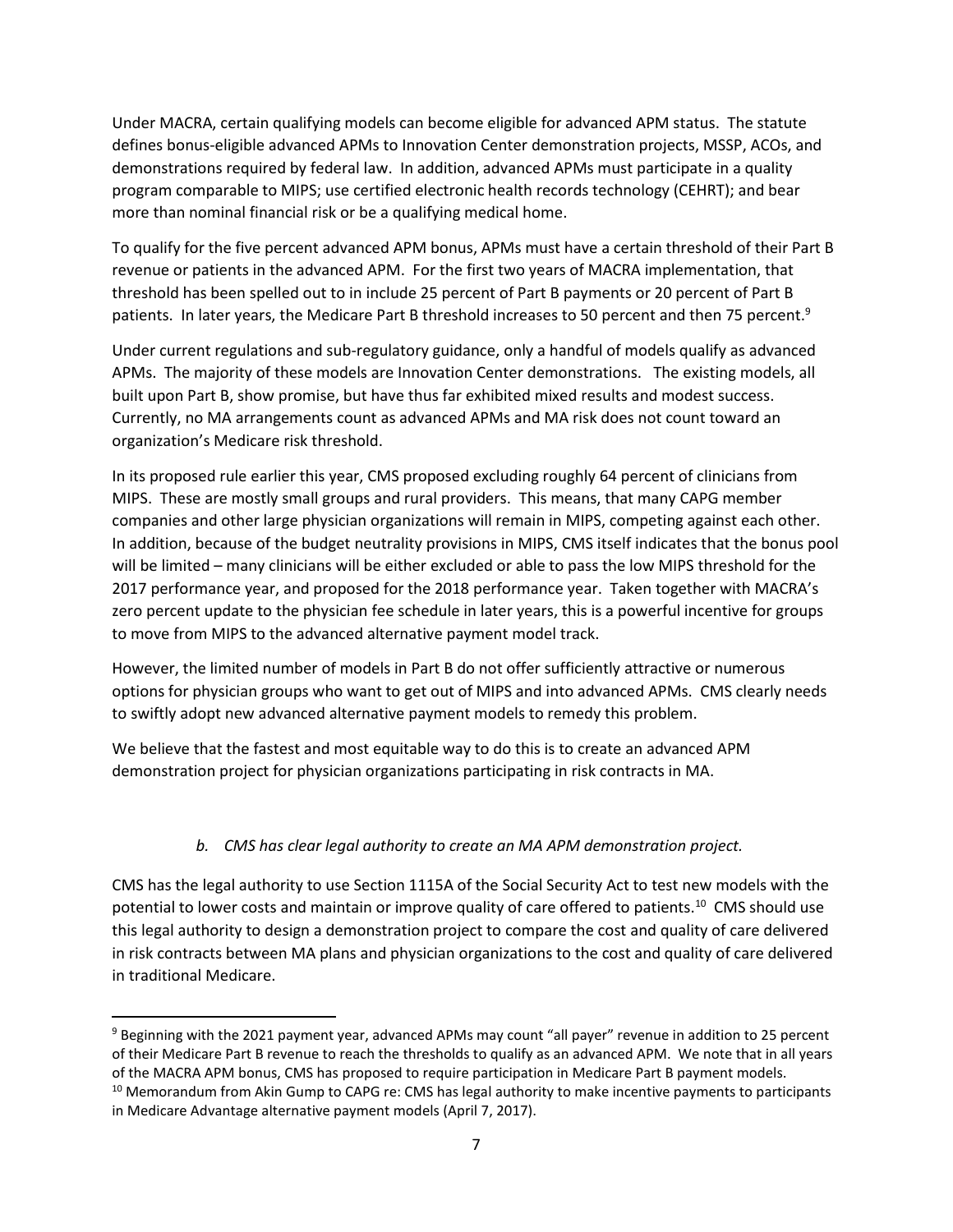This MA APM option would then become a "qualifying model" under the MACRA statute by virtue of being an Innovation Center demonstration. Furthermore, once within the Innovation Center, CMS can use waiver authority to modify the existing Medicare Part B revenue test to include MA revenue, creating a modified revenue threshold that includes Medicare risk revenue from Part B and MA risk revenue. In addition, or in the alternative, CMS could use the patient count threshold without a waiver as the language for that category is broader and permits the inclusion of MA patients as currently written.<sup>11</sup>

As mentioned above, for the Innovation Center to test a model, models are to be expected to lower costs and improve or maintain the quality of care. An existing body of evidence, cited above, proves that risk contracting between plans and providers in MA satisfies both tests.

Second, there is compelling evidence that this demonstration will save money as compared to traditional Medicare. Research dating back to the 1990s has showed that as the penetration of managed care increases, traditional Medicare spending is reduced. Recent research has similarly shown that greater MA market penetration is associated with reduced costs in traditional Medicare and slowed growth in traditional Medicare spending.<sup>12</sup>

In addition, the Medicare Payment Advisory Committee (MedPAC) has published findings showing that enrollment-weighted bids in MA averaged 94 percent of FFS spending in 2016. MedPAC estimates that HMOs bid an average of 90 percent of FFS spending. These numbers suggest that HMOs can provide the same services for less than FFS in the areas where they bid. $^{13}$ 

Creating incentives for physicians to participate in risk-bearing relationships in MA (where today there may be barriers to doing so across the country) will be one step forward in accelerating the spread of MA risk contracts. We believe that this policy will help continue to rapid growth of MA across the country, thereby controlling costs and lowering FFS spend.

# *c. CMS should adopt a model design that facilitates physician group and independent practice association participation.*

Below is a detailed description of the model we are suggesting. We note that this model builds off, but modifies, what CMS has proposed for the all-payer calculation that is required to begin in the 2019 payment year. We urge CMS to adopt this demonstration project in 2018. Not only will that benefit

<sup>&</sup>lt;sup>11</sup> Memorandum from Akin Gump to CAPG re: CMS has legal authority to make incentive payments to participants in Medicare Advantage alternative payment models (April 7, 2017).

<sup>&</sup>lt;sup>12</sup> M. Chernew, et al., Managed care and medical expenditures of Medicare beneficiaries, Journal of Health Economics (2008), available at

[http://www.sciencedirect.com/science/article/pii/S016762960800101X?via%3Dihub;](http://www.sciencedirect.com/science/article/pii/S016762960800101X?via%3Dihub) C. Afendulis et al., The Effect of Medicare Advantage on Hospital Admissions and Mortality, National Bureau of Economic Research (2013), available a[t http://www.nber.org/papers/w19101;](http://www.nber.org/papers/w19101) K. Baicker, et al., Medicare Payments and System-Level Health-Care Use: The Spillover Effects of Medicare Managed Care, American Journal of Health Economics (2015), available a[t http://www.mitpressjournals.org/doi/abs/10.1162/AJHE\\_a\\_00024#.V7Q3MmCEB1R;](http://www.mitpressjournals.org/doi/abs/10.1162/AJHE_a_00024#.V7Q3MmCEB1R) Johnson G., et al., Recent Growth in Medicare Advantage Enrollment Associated with Decreased Fee-for-Service Spending in Certain US Counties, Health Affairs (2016), available at [http://content.healthaffairs.org/content/35/9/1707.abstract.](http://content.healthaffairs.org/content/35/9/1707.abstract) <sup>13</sup> Medicare Payment Advisory Commission, Data Book June 2016, available at

[http://www.medpac.gov/docs/default-source/data-book/june-2016-data-book-section-9-medicare](http://www.medpac.gov/docs/default-source/data-book/june-2016-data-book-section-9-medicare-advantage.pdf?sfvrsn=0)[advantage.pdf?sfvrsn=0](http://www.medpac.gov/docs/default-source/data-book/june-2016-data-book-section-9-medicare-advantage.pdf?sfvrsn=0) (accessed Aug. 4, 2017).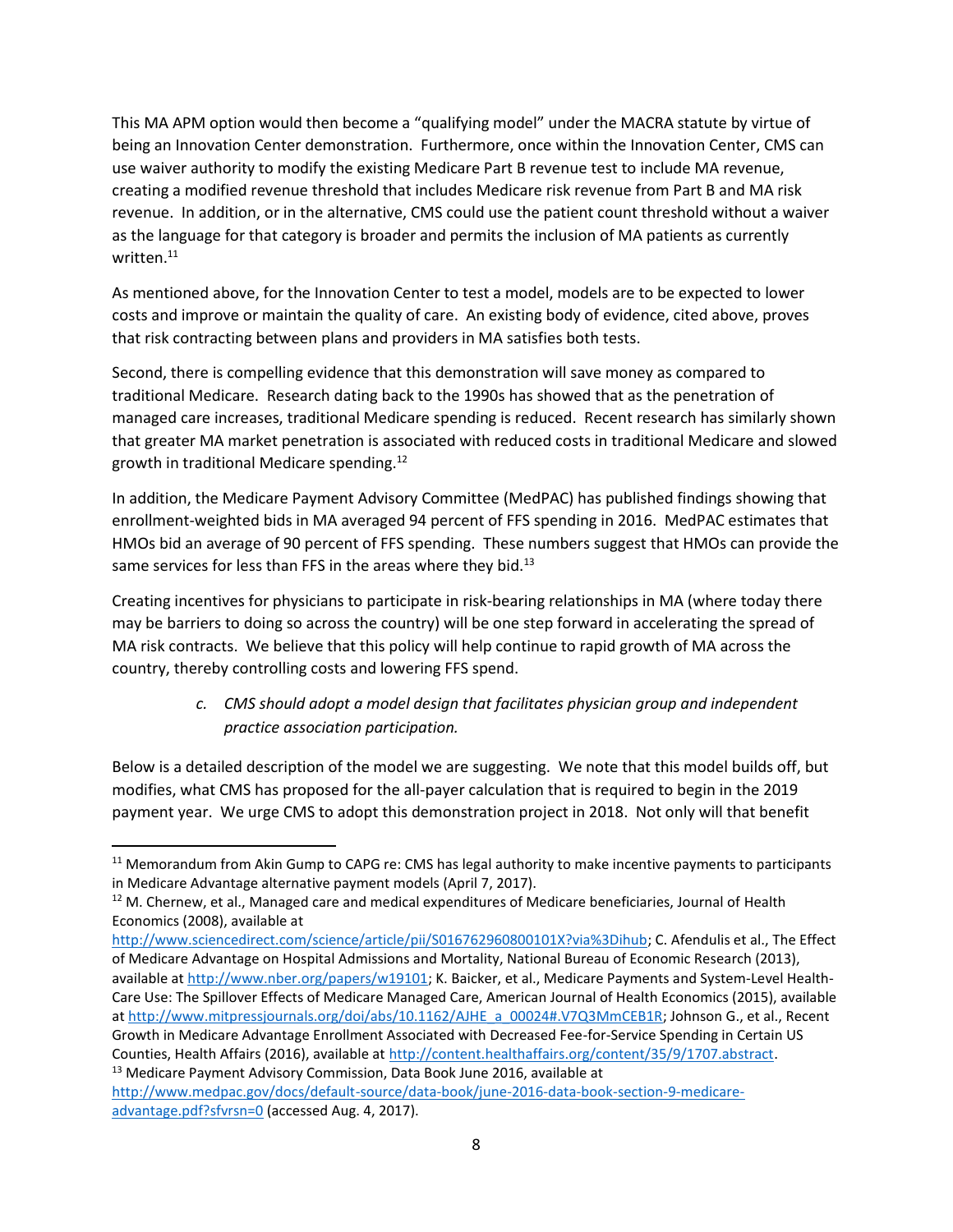clinicians by allowing them to participate in the advanced APM track of MACRA should they desire to do so, but it will give the agency crucial experience with a significant component of the advanced APM allpayer option prior to the nationwide rollout of that option.

First, we would use the eligible clinician submission option to allow medical groups and IPAs to submit MA risk contract information to CMS for consideration as an advanced APM. Leveraging off of the organized administrative systems of the groups and IPAs will bring efficiency and accuracy to the program.

The medical group or IPA would submit a summary of relevant contract terms<sup>14</sup> from the health plangroup contract to CMS for approval as an advanced APM qualifying model. The medical group or IPA would also submit a list of clinicians participating in the risk contract, including the TIN-NPI combination for each clinician.<sup>15</sup> The medical group or IPA will attest to its MA revenue and MA patient count information. CMS will calculate the traditional Medicare information for the medical group or affiliated IPA doctors, just as it currently does for traditional Medicare advanced APM participants.

CMS will use the reported TIN-NPI combinations to identify the individual clinicians and tally the Part B revenue for participating clinicians for purposes of calculating the amount of the bonus CMS will pay. This step is identical to the process CMS uses for advanced APMs under current regulation.

Note, unlike the CMS proposal for implementing the all-payer thresholds, we propose that CMS calculate the risk and patient count threshold performance at the group or IPA level, not at the individual clinician level. Once that risk level is achieved by the APM entity, CMS should use the traditional Medicare revenue information to pay the bonus to the participating clinicians' Medicare Part B billing TINs. This is consistent with current CMS practice in traditional Medicare.

We believe that assessing risk at the individual clinician level is unworkable. The key reason is that risk contracts in MA tend to exist between the group or IPA (APM entity) and the plan and not between individual clinicians and the health plan. Instead, individual clinicians may contract for a subcapitated payment, salary, or other form of compensation from the physician group. We believe that a standard that requires individual clinicians to report all of their income from different sources and determine risk at the individual level will be unworkable, burdensome, and will not necessarily give CMS the information it needs about the underlying contract between the MA plan and the group. Furthermore, the individual clinician assessment does not align to what is required in traditional Medicare, where, in general, risk is assessed at the group level. Creating a different standard in MA adds unnecessary complexity to the implementation of the QPP.

Below we provide additional detail on how the model would work. Because we see key differences in how medical groups and IPAs would participate, we have separated out detailed processes for each organization type.

#### **Detailed Process between CMS and Staff/employed model Medical Group**

<sup>&</sup>lt;sup>14</sup> Relevant contract terms should be limited to those that have a direct bearing on MACRA APM status: quality, CEHRT and risk. CMS should minimize the required disclosures to reduce burden on physicians and groups and streamline data collection.

<sup>&</sup>lt;sup>15</sup> In the case of an IPA, the clinician list would be limited to those with "meaningful participation" in the IPA's MA risk contract. This concept is described in greater detail below.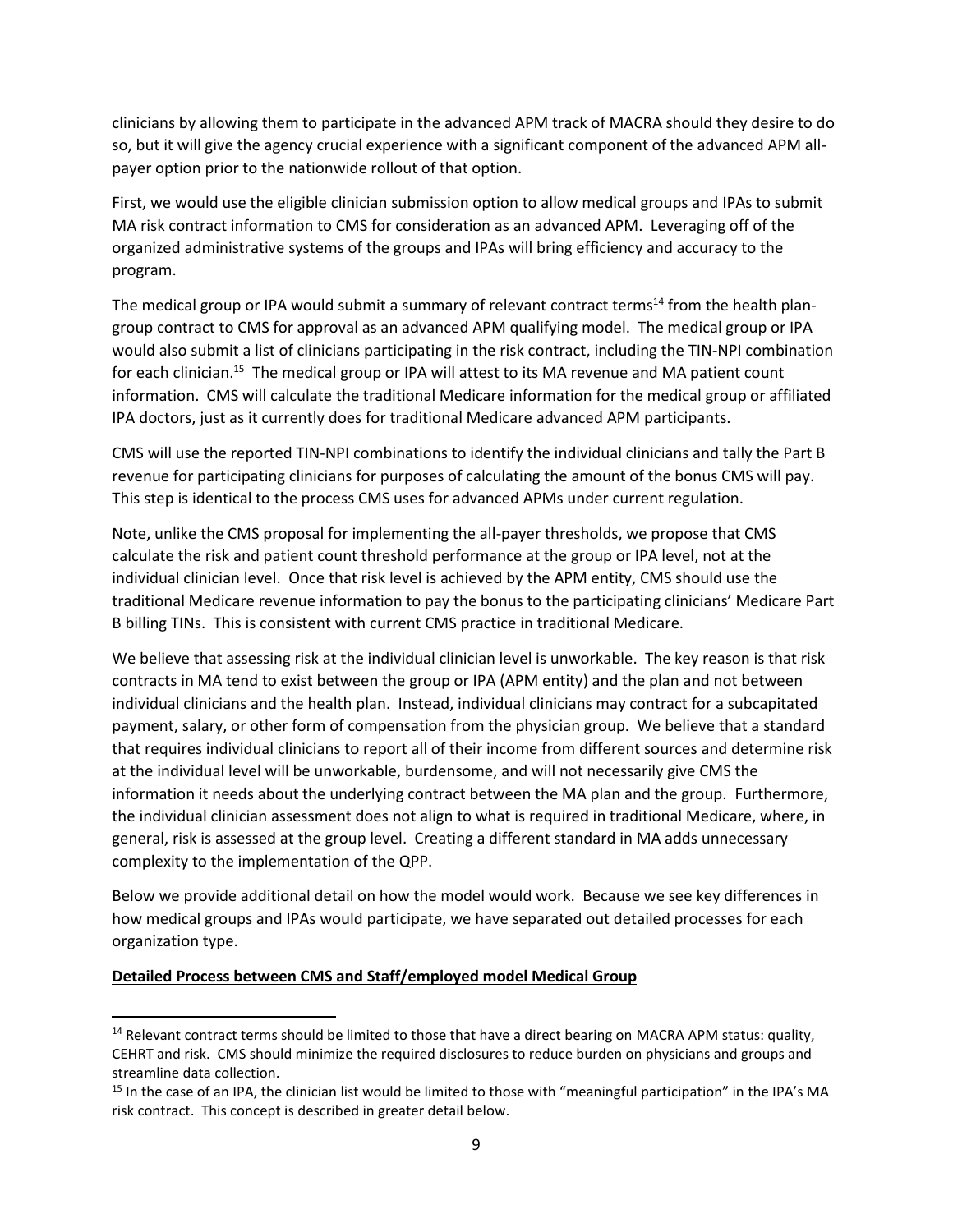- 1. Physician group submits a summary of the relevant terms of its MA risk contracts to CMS for review. These terms align to the MACRA definition of an advanced APM (quality measurement, CEHRT, and more than nominal risk). The group will also need to submit a list of clinicians participating under the arrangement. [Appendix A]. The physician group will need to do this for each MA contract with multiple MA plans that may qualify as an advanced APM.
	- a. Name of arrangement
	- b. Geography covered
	- c. Term of arrangement (contract start and end dates)
	- d. Describe accountability for 5 star quality measures<sup>16</sup>
	- e. Describe requirements that more than 50 percent of clinicians use certified electronic health records technology (CEHRT).
	- f. Describe "more than nominal risk" provision (including capitation) for the physician group.
	- g. List individual clinicians participating in the arrangement (include TIN-NPI combination for each clinician).
- 2. CMS reviews the submission and determines whether the contract between the health plan and the group meets the MACRA criteria as an advanced APM. If so, CMS lists the name of the arrangement as an advanced APM on the CMS website.
- 3. Physician group submits its total MA revenue and MA patient count information to CMS to support the calculation of the MA revenue and patient count thresholds [Appendix B].
- 4. Physician group must attest to or certify the accuracy of all information submitted to CMS. CMS retains the right to audit this information.
- 5. If the physician group meets one of the two thresholds (revenue or patient count) based on a threshold that combines its reported MA information plus CMS-calculated traditional Medicare information, CMS will pay a bonus to the Part B billing TIN equal to five percent of the **traditional Medicare** revenue.

## **Detailed Process between CMS and IPAs**

- 1. CAPG proposes that IPAs function like medical groups for purposes of the MA APM.
- 2. The IPA submits a summary of the relevant terms of its MA risk contracts to CMS for review. These terms align to the MACRA definition of an advanced APM (quality measurement, CEHRT, and more than nominal risk). The IPA will need to submit a list of clinicians participating under

 $16$  CMS should deem the 5 star ratings program quality measurement to be equivalent to what is required under MIPS, sufficient to meet the MACRA requirements for quality.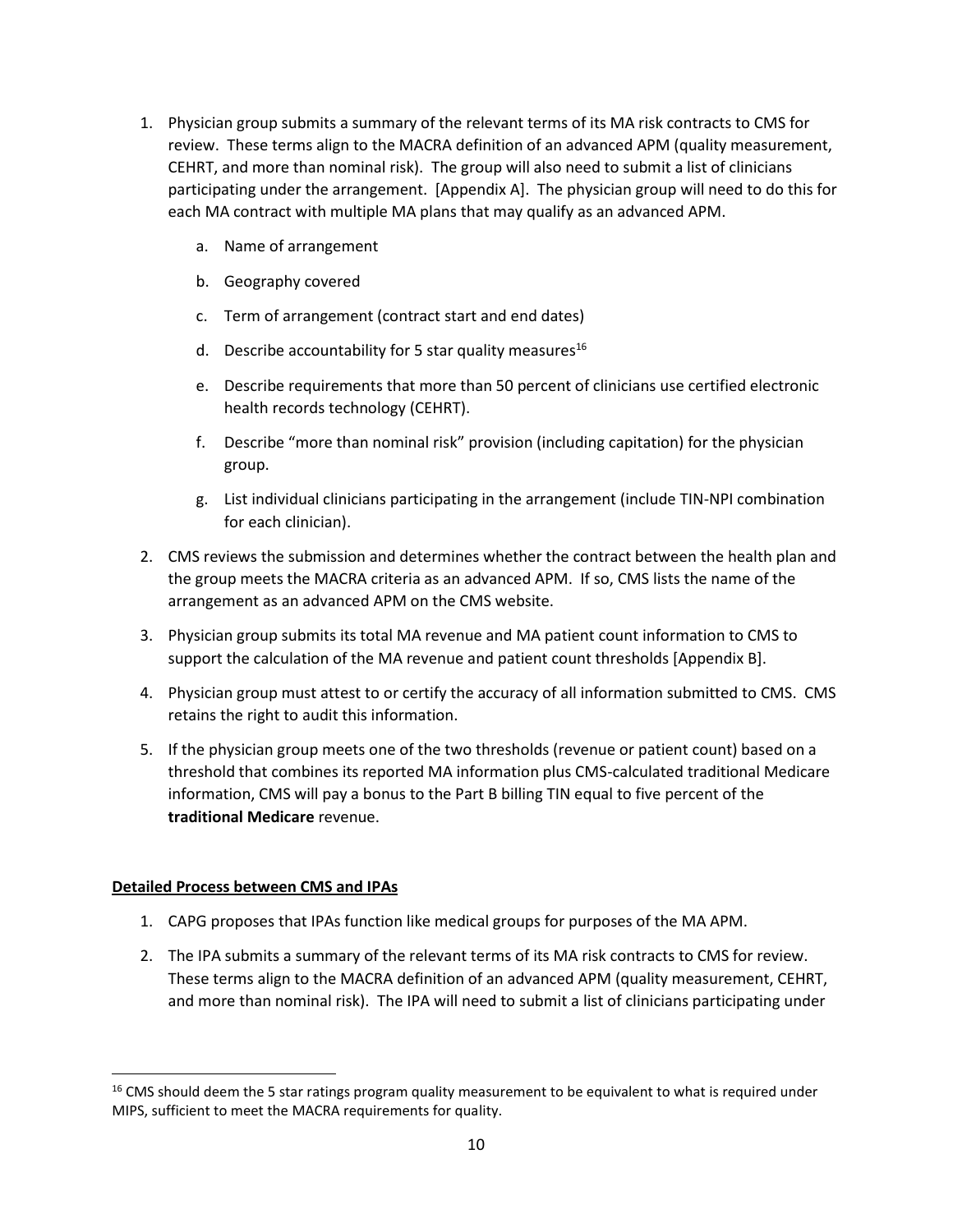the arrangement [Appendix A].<sup>17</sup> The IPA will need to do this for each MA contract with multiple MA plans that may qualify as an advanced APM.

- a. Name of arrangement
- b. Geography covered

- c. Term of arrangement (contract start and end dates)
- d. Describe accountability for quality measures.
- e. Describe contractual requirement that more than 50 percent of clinicians use certified electronic health records technology (CEHRT).
- f. Describe "more than nominal risk" provision (including capitation) for the physician group.
- g. List individual clinicians with "meaningful participation"<sup>18</sup> in the arrangement (include TIN-NPI combination for each clinician).
- 3. CMS reviews the submission and determines whether the contract meets the MACRA criteria as an advanced APM. If so, CMS lists the name of the arrangement as an advanced APM on the CMS website.
- 4. The IPA submits its total MA revenue and MA patient count information to CMS to support the calculation for the revenue and patient count thresholds for its MA population. [Appendix B].
- 5. IPA must attest to the accuracy of all information it submits to CMS regarding the IPA's MA contracts and revenue. CMS retains the right to audit for accuracy.
- 6. CMS will calculate the traditional Medicare revenue and patient count information for the clinicians listed in step 2 above.
- 7. CMS will determine if the IPA meets one of the two thresholds (revenue or patient count) based on a threshold that combines the IPA's reported MA information plus CMS-calculated traditional Medicare information. Again, the revenue and patient count tests would be modified to reflect a combined MA and traditional Medicare revenue/patient count (rather than only Part B as is current practice). IPAs, like medical groups, should remain free to participate in both a Part B APM and an MA APM.

<sup>&</sup>lt;sup>17</sup> In IPA relationships, some clinicians are "non-exclusive" meaning that they participate with multiple IPAs. We believe that defining "meaningful participation" in an IPA will address the participation of these clinicians. However, there may be instances where a clinician has less than meaningful participation with multiple IPAs and his or her total practice revenue exceeds the thresholds. As the agency has done for traditional Medicare participants in multiple APMs, CMS should design an "exception" for these clinicians as well.

<sup>&</sup>lt;sup>18</sup> For purposes of IPA arrangements, we recommend that CMS develop a volume test to ensure that clinicians participating in the IPA and benefitting from the bonus payment are strongly tied into a coordinated care model. We suggest that CMS may want to mirror the low-volume threshold set out for MIPS: \$90,000 or less in Part C payments or 200 or fewer Part C patients with the IPA.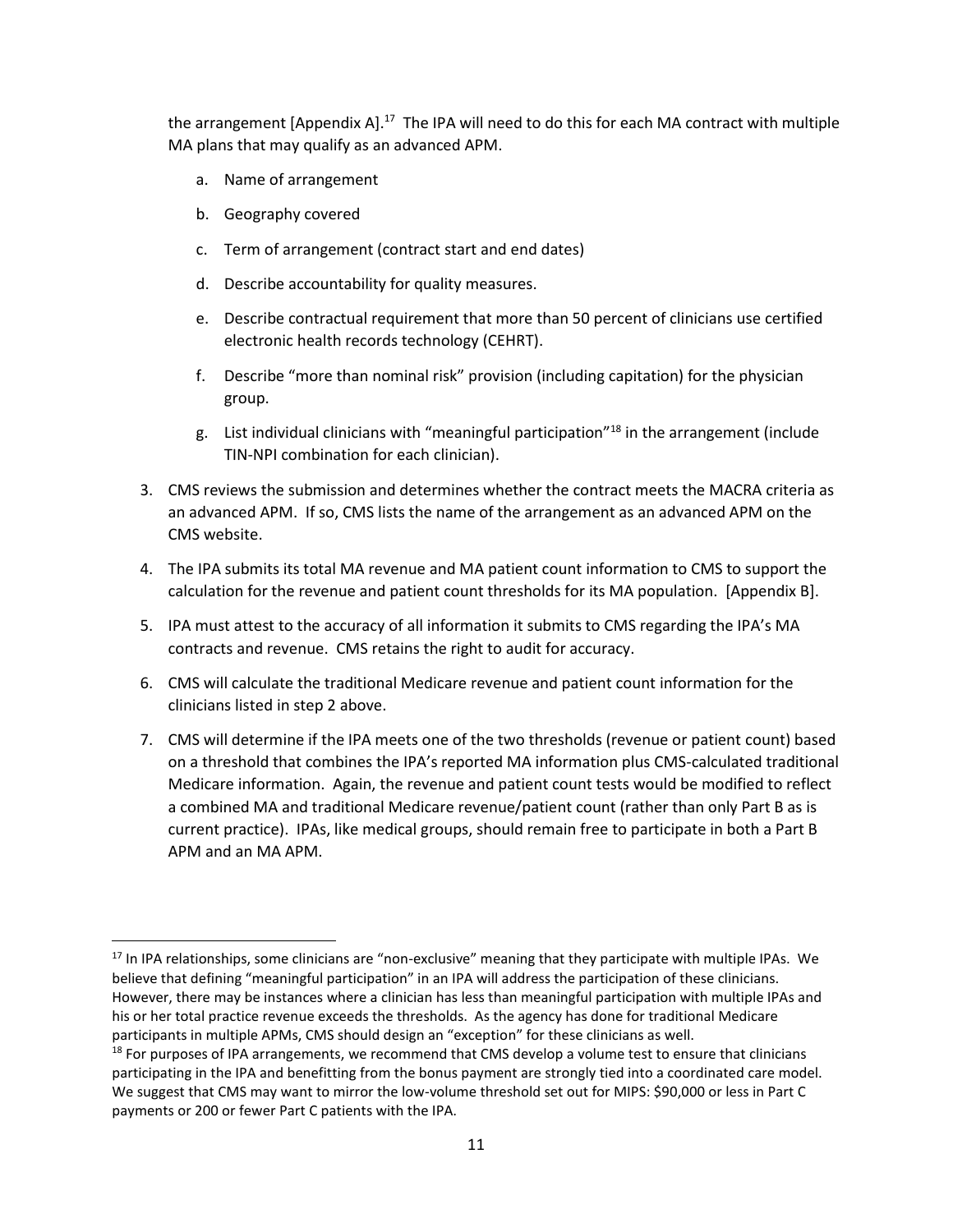- 8. If the IPA meets the patient count or revenue threshold, CMS will calculate the bonus payment amount based on information CMS collects related to Part B payments to clinicians on the IPA's list.
- 9. Bonuses will be paid to the Medicare Part B billing TIN for the participating clinician, just as is done in traditional Medicare advanced APMs today.
- 10. The IPA will notify its clinicians that it is submitting their names on a list that may allow them to qualify for a bonus and escape MIPS. The IPA will collect acknowledgements in writing from its contracted clinicians that the IPA is submitting this information on the clinician's behalf. [Appendix C and D].

Today, CMS uses only Part B revenue to calculate the risk and patient count thresholds. We are proposing, for both IPAs and medical groups, a combined Medicare threshold that would aggregate Part B and Part C revenue or patient counts for a single threshold calculation. Our intent is that physicians with MA risk will qualify. Those that already qualify by having a Medicare ACO or other qualified entity using their Part B revenue should have the option to participate in both the Part B qualifying model and the MA APM model described above. This would enable physicians and physician groups to combine their Medicare risk revenue to meet the escalating risk thresholds in later years (50 percent and 75 percent). As an example, a group participating as a Next Gen ACO could also qualify as an MA APM and could use both risk arrangements to meet the new Medicare threshold.

## *d. Additional considerations.*

A few additional considerations to highlight for CMS. First, any process CMS adopts for the MA APM demonstration should minimize reporting burdens on physicians and physician groups. Self-reporting, attestation, and auditing should be sufficient to protect the trust funds from fraud and abuse, as is the practice in current Medicare models.

Second, the model we outlined above would apply a five percent bonus to the clinicians' part B revenue only, not the Part C revenue. In prior comments, CAPG has outlined a recommended solution to apply a bonus to MA revenue to encourage the adoption of risk contracting in MA. We are hopeful that in forthcoming rulemaking and guidance on the MA program, CMS will continue to explore how it can encourage the proliferation of capitated coordinated care downstream from health plans in MA.

Third, the Innovation Center may need to deploy additional waiver authority to address Stark Law concerns, as it has done with the traditional Medicare models.

Finally, we note that the timing of this demonstration is critical. We call on CMS to implement the above demonstration beginning in December 2017, just as it has proposed for the creation of virtual groups. While we know that CMS and the PTAC are working to bring new models online, we fear that the pace will not be fast enough to allow our risk-bearing clinicians to access the advanced APM pathway and will leave these sophisticated players in MIPS. Rapid introduction of MA APM options will facilitate a faster transition to value across the country and will provide clinicians with valuable new options to advance their risk-bearing capabilities.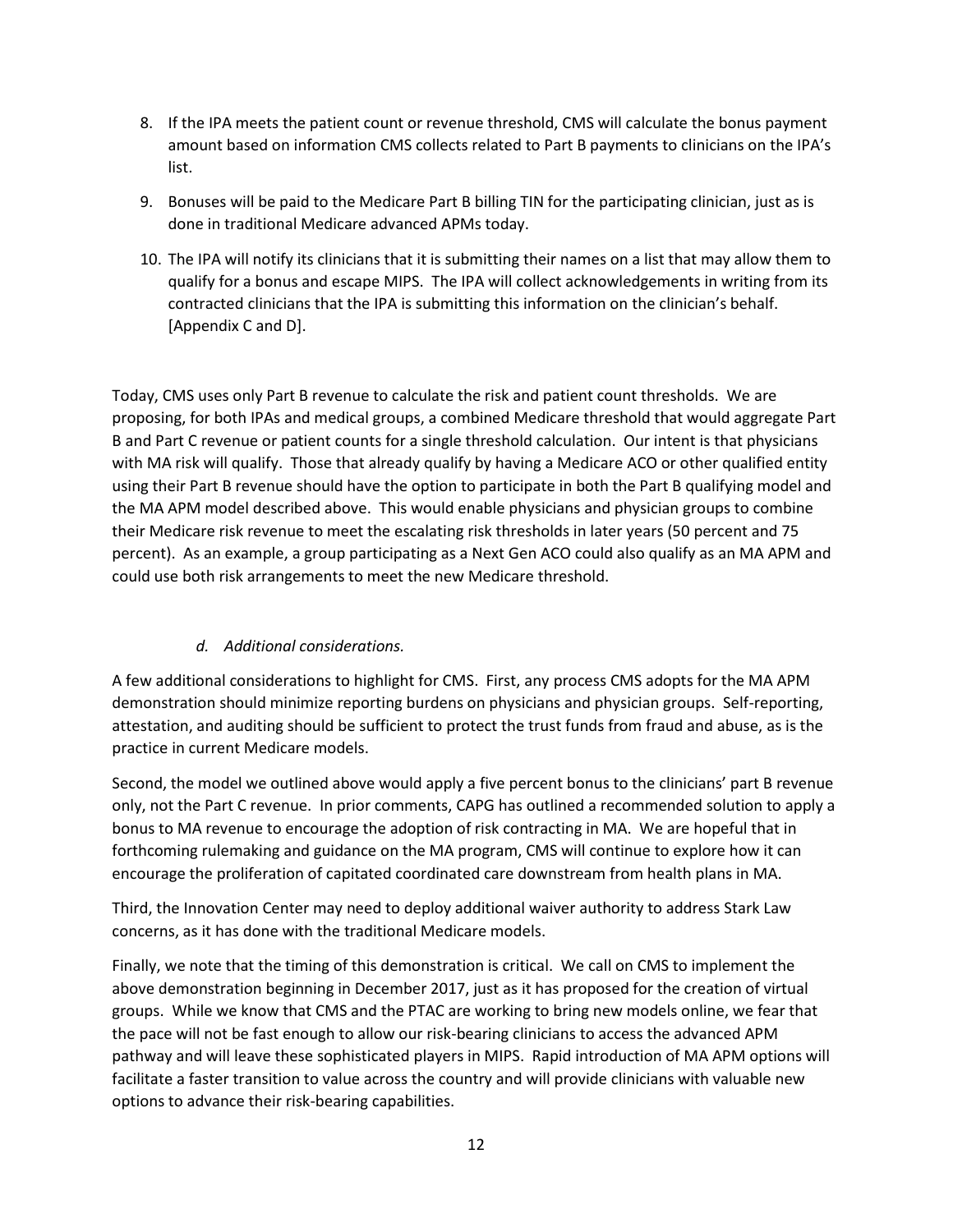Again, please do not hesitate to contact me or Mara McDermott, CAPG's Vice President of Federal Affairs [\(mmcdermott@capg.org\)](mailto:mmcdermott@capg.org) with any questions.

Sincerely,

Sarde Helane

Donald H. Crane President and CEO CAPG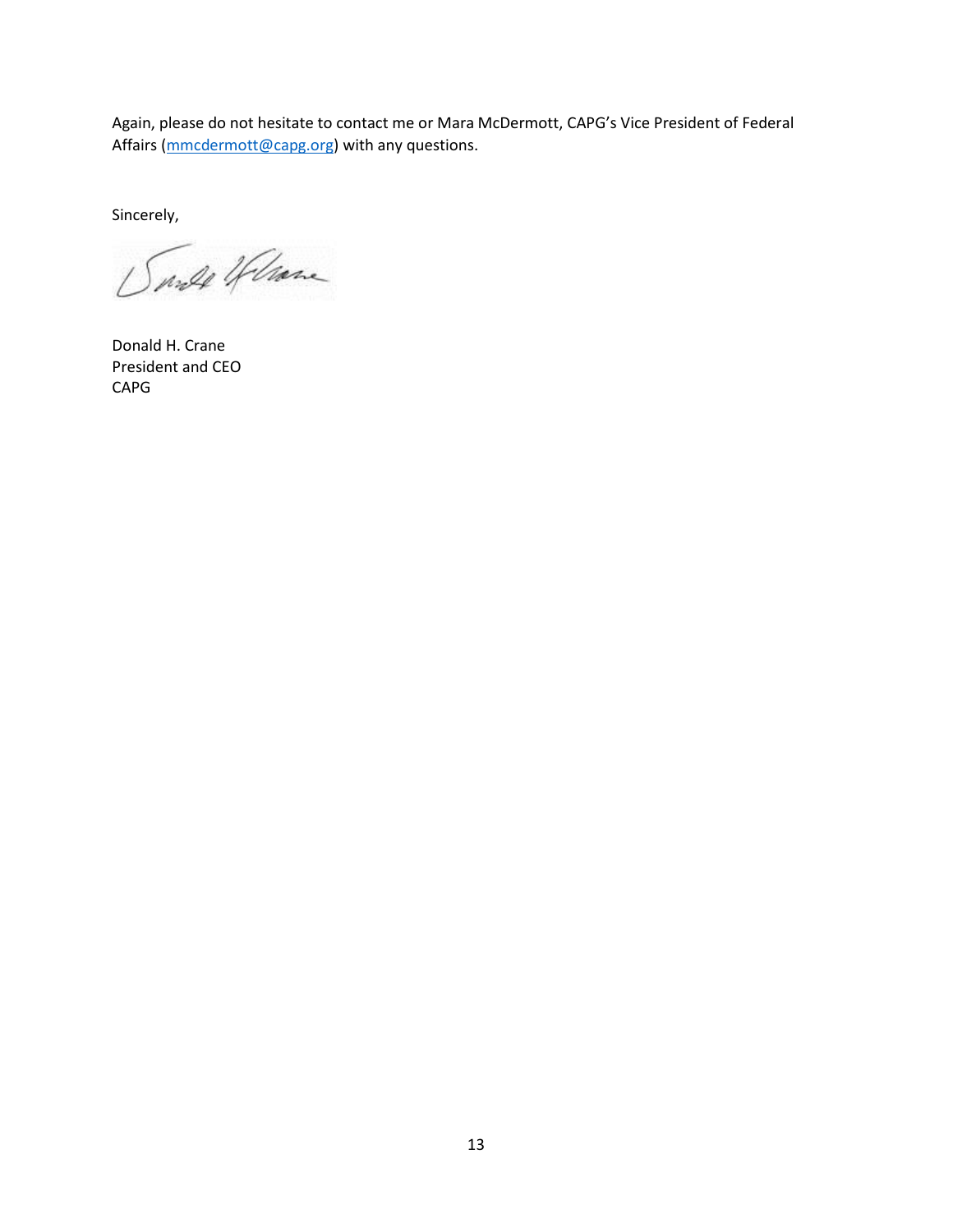#### APPENDIX A:

#### Submission Template for Approval of Contract between MA Plan and Physician Organization

Name of submitting physician group or IPA:

Name of Medicare Advantage Alternative Payment Model:

Counties or service areas covered by this arrangement:

Term of the arrangement (start date and end date):

Describe how the physician organization is accountable for quality measures (attach a list of quality measures used by the organization):

Describe the contract's requirement that participating clinicians use certified electronic health records technology:

Describe how the physician organization takes risk under the contract:

Other details about care coordination under the contract that demonstrate qualification as an advanced APM (optional):

Attach a list of clinicians participating in the arrangement. Please include the NPI for each clinician listed: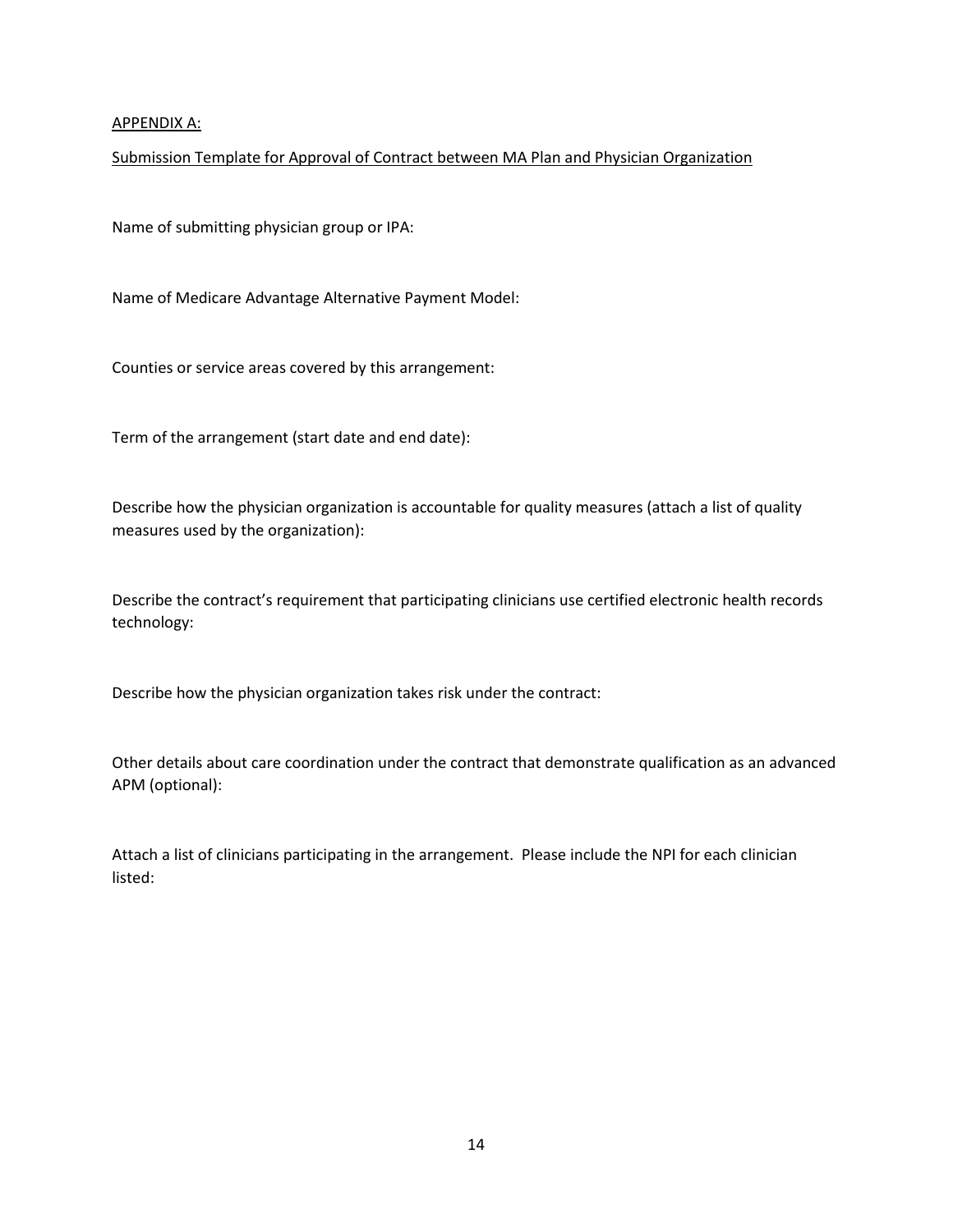#### APPENDIX B

#### Submission Template for Risk Threshold Determination

MACRA requires that APM entities meet certain risk thresholds to qualify as advanced alternative payment models eligible for the five percent bonus. While CMS has access to the traditional Medicare revenue information, you will need to disclose your MA contracting information.

Physician groups and IPAs will report the total MA revenue paid to the group or IPA. This will be broken down as follows (aggregated across all contracts submitted to CMS and approved as advanced APMs).

|           | Category                                     | Amount |
|-----------|----------------------------------------------|--------|
|           | A. Physician organization's total MA revenue |        |
| <b>B.</b> | Physician organization revenue paid to       |        |
|           | physician organization through CMS-          |        |
|           | approved MA advanced APM contracts           |        |
|           | Physician organization's total count of MA   |        |
|           | beneficiaries                                |        |
|           | D. Physician organization's count of MA      |        |
|           | beneficiaries through CMS-approved           |        |
|           | advanced MA APM contracts                    |        |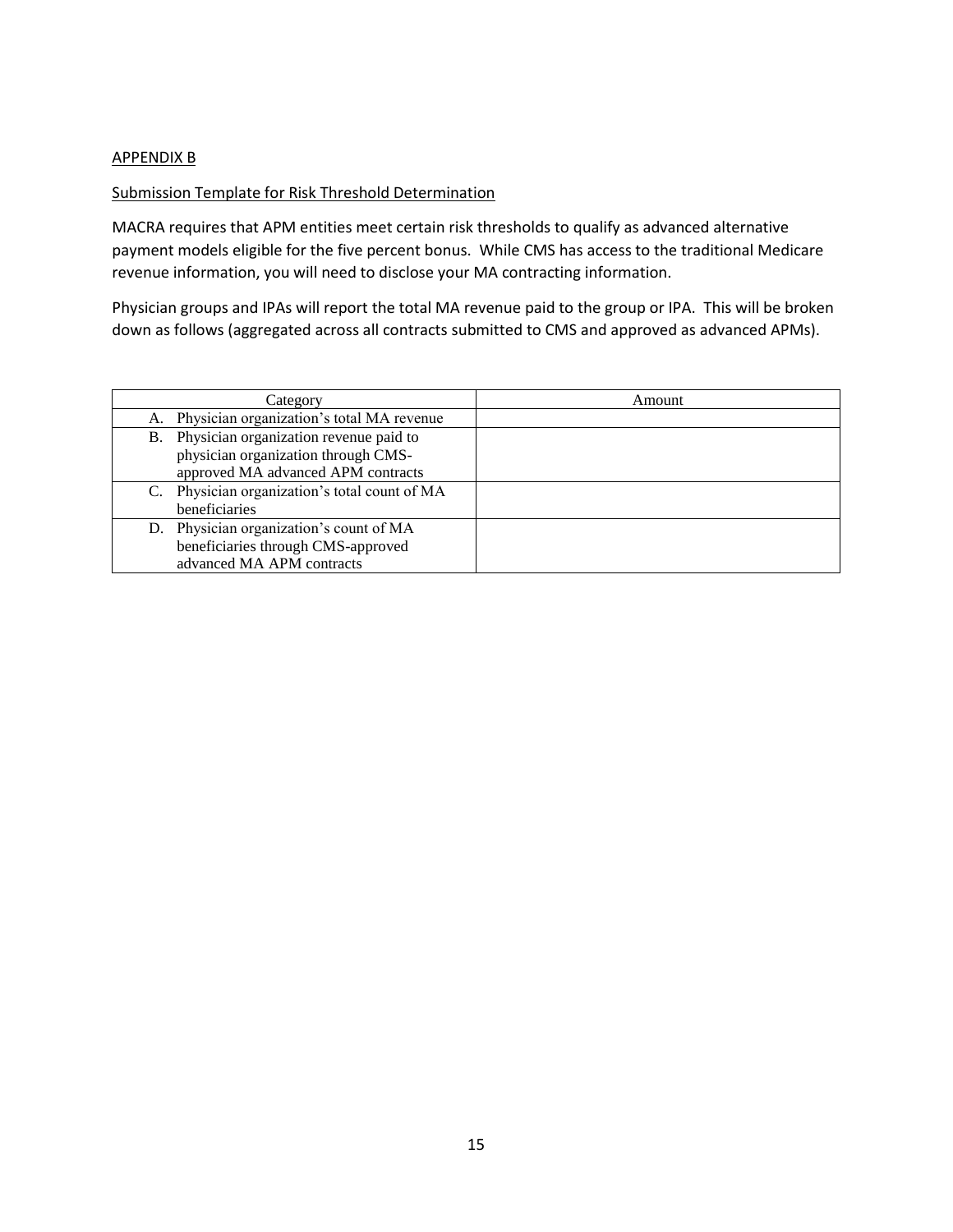### APPENDIX C

#### Template Letter from IPA to Eligible Clinicians

| To:   | Physicians participating in approved MA APM contract model                                  |  |
|-------|---------------------------------------------------------------------------------------------|--|
| From: | Independent Practice Association                                                            |  |
| Re:   | Notice of Ability to Qualify for MACRA Advanced Alternative Payment Model Bonus<br>Payments |  |

Dear Clinician,

We have submitted our Medicare Advantage (MA) contracts for consideration as advanced alternative payment models (APMs) under the Medicare Access and CHIP Reauthorization Act (MACRA). As part of this submission, we have listed you as a clinician that participates in this model.

As you may know, MACRA created a new payment system for traditional Medicare. Clinicians may participate in either the Merit-Based Incentive Payment System (MIPS) or in an advanced APM. Clinicians in MIPS have an increasing percent of their fee-for-service payments tied to their performance. Clinicians in APMs are eligible for a bonus payment applied to their Part B revenue, provided that they meet certain criteria.

Our IPA has submitted our MA risk contracts to qualify as an advanced APM. If our IPA qualifies, you will be eligible for a bonus payment and will be exempt from MIPS.

If you have questions, please contact [contact person].

Sincerely,

IPA Executive